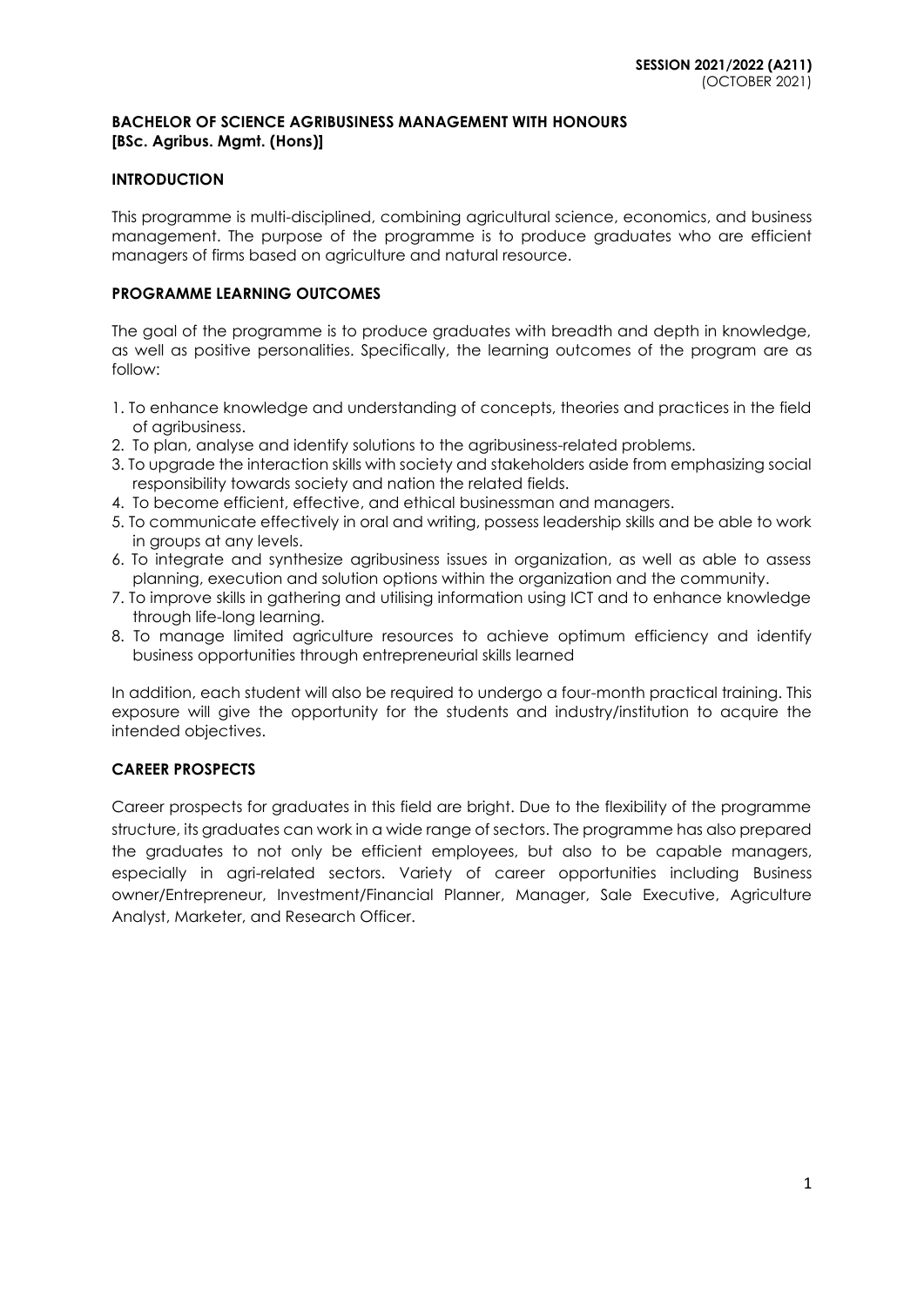#### **DEAN - SCHOOL OF ECONOMICS, FINANCE AND BANKING**

Prof. Dr. Russayani Ismail BEc (Hons) (UIA), MSc, PhD (Exeter) E-mail: rus1140@uum.edu.my

## **DEPUTY DEAN - SCHOOL OF ECONOMICS, FINANCE AND BANKING**

Dr. Diara Md. Jadi BBA (Fin) (UUM), MSc. (Insurance & Risk Management (City Uni.), Pg.Dip (Research Methods) (Uni. of Bradford), PhD (Management) (Uni. of Bradford), CFP. E-mail: diara@uum.edu.my

## **HEAD OF DEPARTMENT – ECONOMICS AND AGRIBUSINESS MANAGEMENT**

Dr. Zalina Zainal BEc (Hons) (UUM), MEc, PhD (UKM) E-mail: [z.zainal@uum.edu.my](mailto:z.zainal@uum.edu.my)

#### **PROGRAMME COORDINATOR – ECONOMICS**

Dr. Wan Roshidah Fadzim BEc (Hons) (UUM), MEc (UPM), PhD (UUM) E-mail: [wanroshidah@uum.edu.my](mailto:wanroshidah@uum.edu.my)

#### **PROGRAMME COORDINATOR – AGRIBUSINESS MANAGEMENT**

Dr. Rozana Samah B.Sc. Agribusiness Management (UUM), M.Sc. Aquaculture (UMT), PhD (UUM) E-mail: [rozana.samah@uum.edu.my](mailto:rozana.samah@uum.edu.my)

## **PROFESSOR**

Prof. Dr. Lim Hock Eam BEc (Hons) (UUM), MSc (Univ. College, London), PhD (Monash) E-mail: [lheam@uum.edu.my](mailto:lheam@uum.edu.my)

Prof. Dr**.** Nor' Aznin Abu Bakar BA, MSc (Portland), PhD (Surrey) E-mail: [noraznin@uum.edu.my](mailto:noraznin@uum.edu.my)

Prof. Dr. Roslan B Abdul Hakim B. Agricultural Business (Iowa State), MEc. (UKM), Dip. Econ (Econ. Inst. Colorado), PhD (Wales) E-mail: ahroslan@uum.edu.my

Prof. Dr. Russayani Ismail BEc (Hons) (UIA), MSc, PhD (Exeter) E-mail: [rus1140@uum.edu.my](mailto:rus1140@uum.edu.my)

Prof. Dr. Sallahuddin Hassan Dip. Agric, BSc (Hons) (UPM), MPA (USC), MA (Tennessee), PhD (Malaya), Dip. Econ (Econ. Inst. Colorado), Dip. Penulisan (DBP-PLM) E-mail: [din636@uum.edu.my](mailto:din636@uum.edu.my)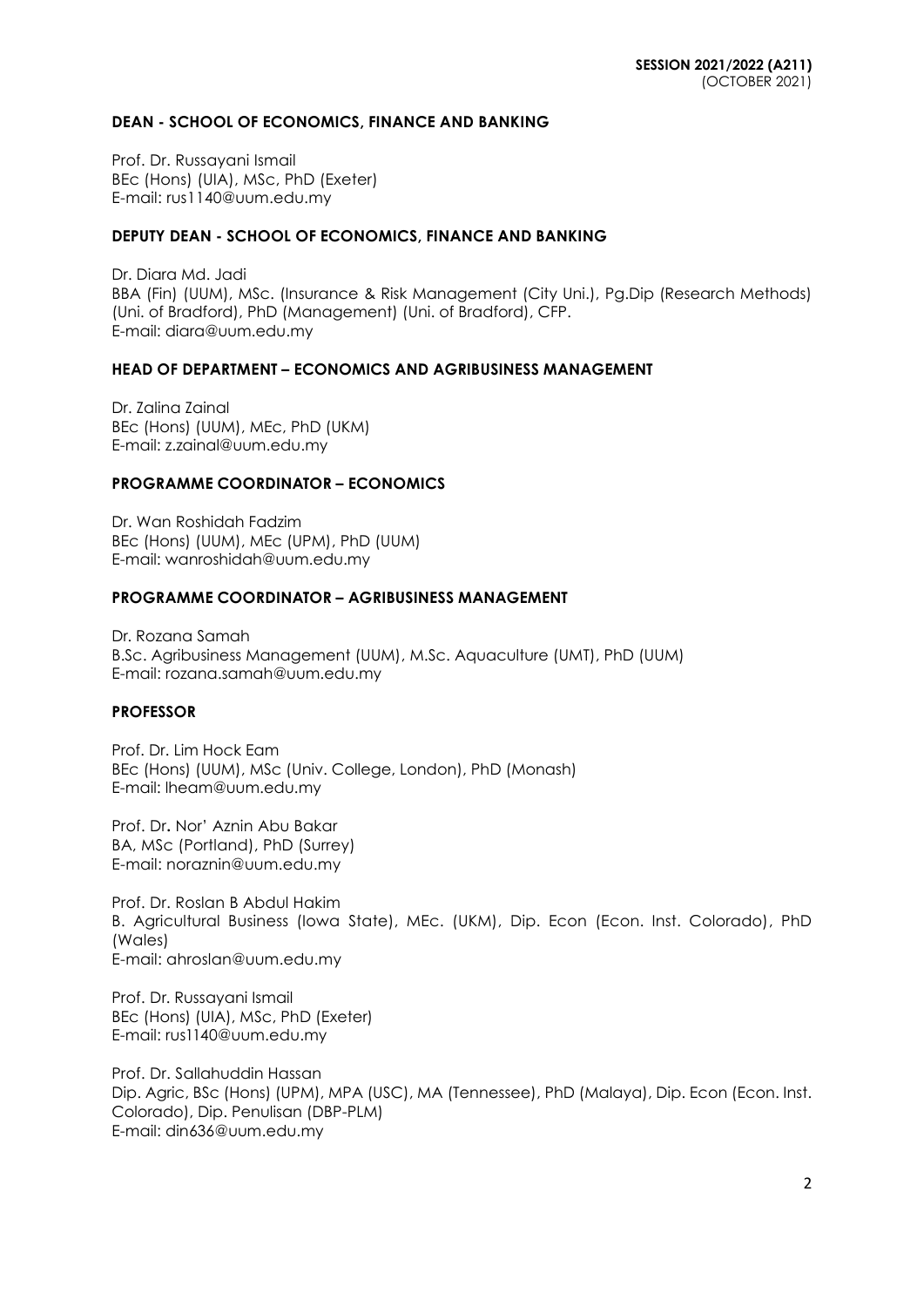#### **ASSOCIATE PROFESSOR**

Assoc. Prof. Dr. Bakti Hasan Basri BEc (Hons) (UUM), MEc (Malaya), PhD (Newcastle) E-mail: [bakti@uum.edu.my](mailto:bakti@uum.edu.my)

Assoc. Prof. Dr. Cheah Yong Kang B.Soc.Sc. M.Ec.Mgmt. (USM), PhD (Malaya) E-mail: [yong@uum.edu.my](mailto:yong@uum.edu.my)

Assoc. Prof. Dr. Hussin Abdullah Dip. Educ (MPT), BEc, MBA (UKM), PhD (UPM) E-mail: [ahussin@uum.edu.my](mailto:ahussin@uum.edu.my)

Assoc. Prof. Dr. Irwan Shah Zainal Abidin BEc, MEc (Malaya), PhD (UUM) E-mail: [irwanshah@uum.edu.my](mailto:irwanshah@uum.edu.my)

Assoc. Prof. Dr. Mukaramah Harun BEc (Hons) (Malaya), MSc (Portsmouth), PhD (UPM) E-mail: mukaramah@uum.edu.my

Assoc. Prof. Dr. Mukhriz Izraf Azman Aziz BEc (Hons) (UUM), MSc (Lancaster), PhD (UK) E-mail: [mukhriz@uum.edu.my](mailto:mukhriz@uum.edu.my)

Assoc. Prof. Dr. Nor Azam Abdul Razak BSc (Mgmt) (Indiana), MEc (Tsukuba), PhD (Louisiana State) E-mail: [azam@uum.edu.my](mailto:azam@uum.edu.my)

Assoc. Prof. Dr. Norehan Abdullah BA (Maryville Col., Tennessee), MA (Western Illinois), PhD (UKM) E-mail: [norehan@uum.edu.my](mailto:norehan@uum.edu.my)

Assoc. Prof. Dr. Roslina Kamaruddin BSocSc (USM), MEcon. Mgmt (USM), PhD (UKM) E-mail: [roslina\\_k@uum.edu.my](mailto:roslina_k@uum.edu.my)

Assoc. Prof. Dr. Shamzaeffa Samsudin BEc (Hons) (UUM), MSc (York), PhD (East Anglia) E-mail: shamzaeffa@uum.edu.my

Assoc. Prof. Dr. Shazida Jan Mohd Khan BEc (Hons) (UUM), MA (Essex), PhD (Wales) E-mail: [sjmohd@uum.edu.my](mailto:sjmohd@uum.edu.my)

Assoc. Prof. Dr. Shri Dewi a/p Applanaidu BEc (Hons) (UUM), MEc (UKM), PhD (UPM) E-mail: [dewi@uum.edu.my](mailto:dewi@uum.edu.my)

Assoc. Prof. Dr. Siti Aznor Hj. Ahmad BEc (Hons) (UUM), MA (Leeds), Dip.Econ (Econ.Inst. Colorado), PhD (Glasgow) E-mail: siti736@uum.edu.my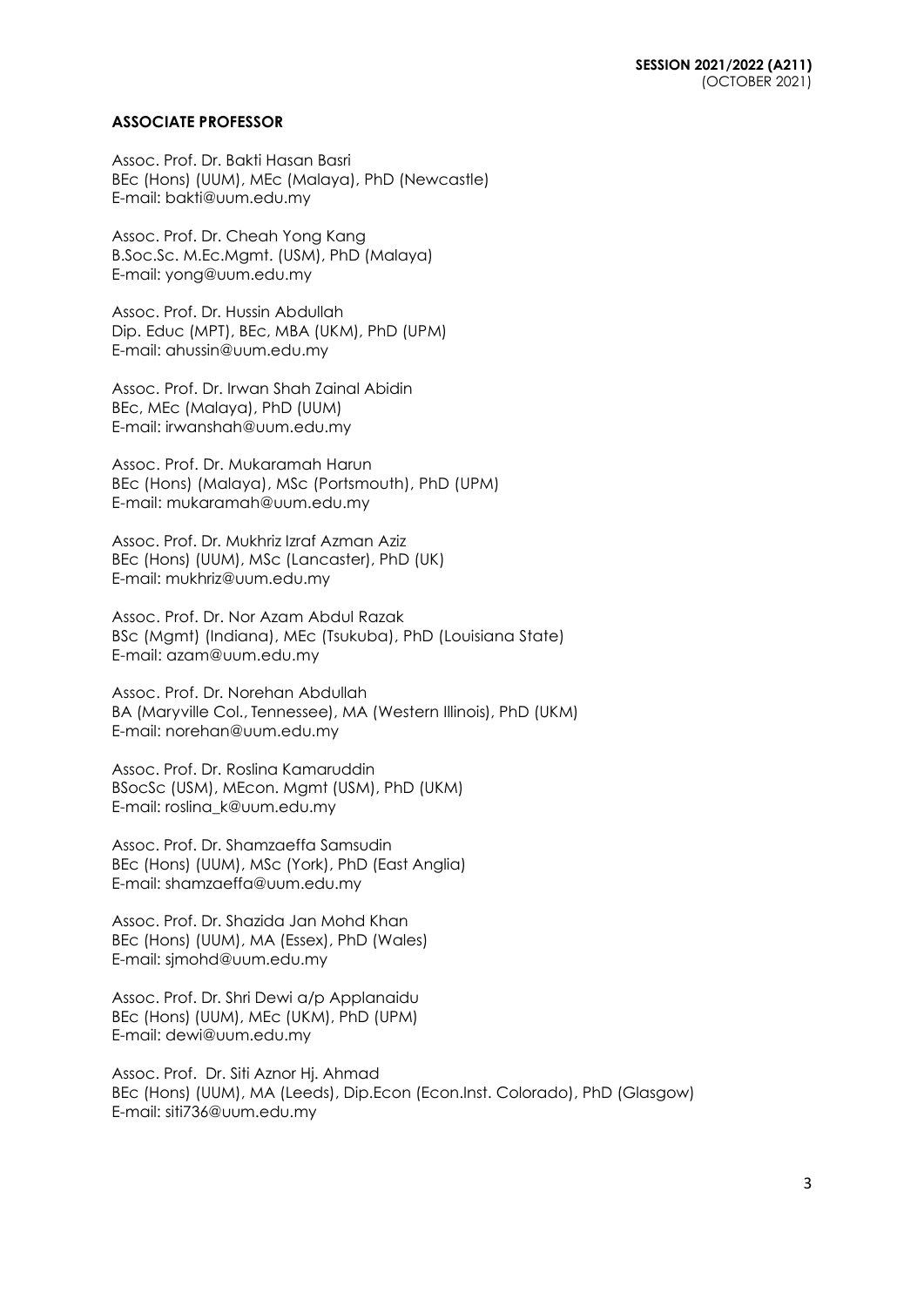Assoc. Prof. Dr. Siti Hadijah Che Mat BEc (Hons) (UUM), MEc (UPM), PhD (UUM) E-mail: [hadijah@uum.edu.my](mailto:hadijah@uum.edu.my)

Assoc. Prof. Dr. Soon Jan Jan BEc (Hons) (UUM), MEc (UPM), MSc (Dec.Sc) (UUM), PhD (Otago) E-mail: soon@uum.edu.my

## **SENIOR LECTURERS**

Dr. Abu Sufian Abu Bakar BEc (Hons), MEc (Malaya), PhD (UKM) E-mail: [sufian@uum.edu.my](mailto:sufian@uum.edu.my)

Dr. Anizah Md. Ali BEc (Hons) (UUM), MEc, PhD (UKM) E-mail: [anizah@uum.edu.my](mailto:anizah@uum.edu.my)

Dr. Azizah Md. Yusof BEc (Hons) (UUM), MEc (UKM), PhD (UUM) E-mail: [azizah@uum.edu.my](mailto:azizah@uum.edu.my)

Che Engku Mansoor Che Engku Ismail BEc (Hons) (UUM), MA (Manchester) E-mail: [mansoor@uum.edu.my](mailto:mansoor@uum.edu.my)

Dr. Mohamad Helmi Hidthiir BEc (Hons) (UUM), MEc (UPM), PhD (USM) E-mail: helmi@uum.edu.my

Dr. Nur Adeelah Binti Che Ahmad Tantowi BSc, Master (Biotechnology) (Penn State), PhD (Biotechnology) (UPM) Email: adeelah.che@uum.edu.my

Dr. Nur Marina binti Abd Manap BEc (UUM), MEc (UKM), PhD (UPM) E-mail: nu[rmarina@uum.edu.my](mailto:marina@uum.edu.my)

Dr. Mohd. Razani Mohd. Jali BSc (Wisconsin-Green Bay), M.U.R.P. (Virginia Tech), PhD (Leeds) E-mail: [razani@uum.edu.my](mailto:razani@uum.edu.my)

Dr. Mohd. Saifoul Zamzuri Noor BEc (Hons), MBA (UKM), PhD (UUM) E-mail: [saifoul@uum.edu.my](mailto:saifoul@uum.edu.my)

Muhammad Ridhuan Bos Abdullah BEc (Hons) (UKM), MEc (UPM) E-mail: [ridhuan@uum.edu.my](mailto:ridhuan@uum.edu.my)

Munzarina Ahmad Samidi BEc (Hons) (UIA), MSocSc (Birmingham) E-mail: [mun761@uum.edu.my](mailto:mun761@uum.edu.my)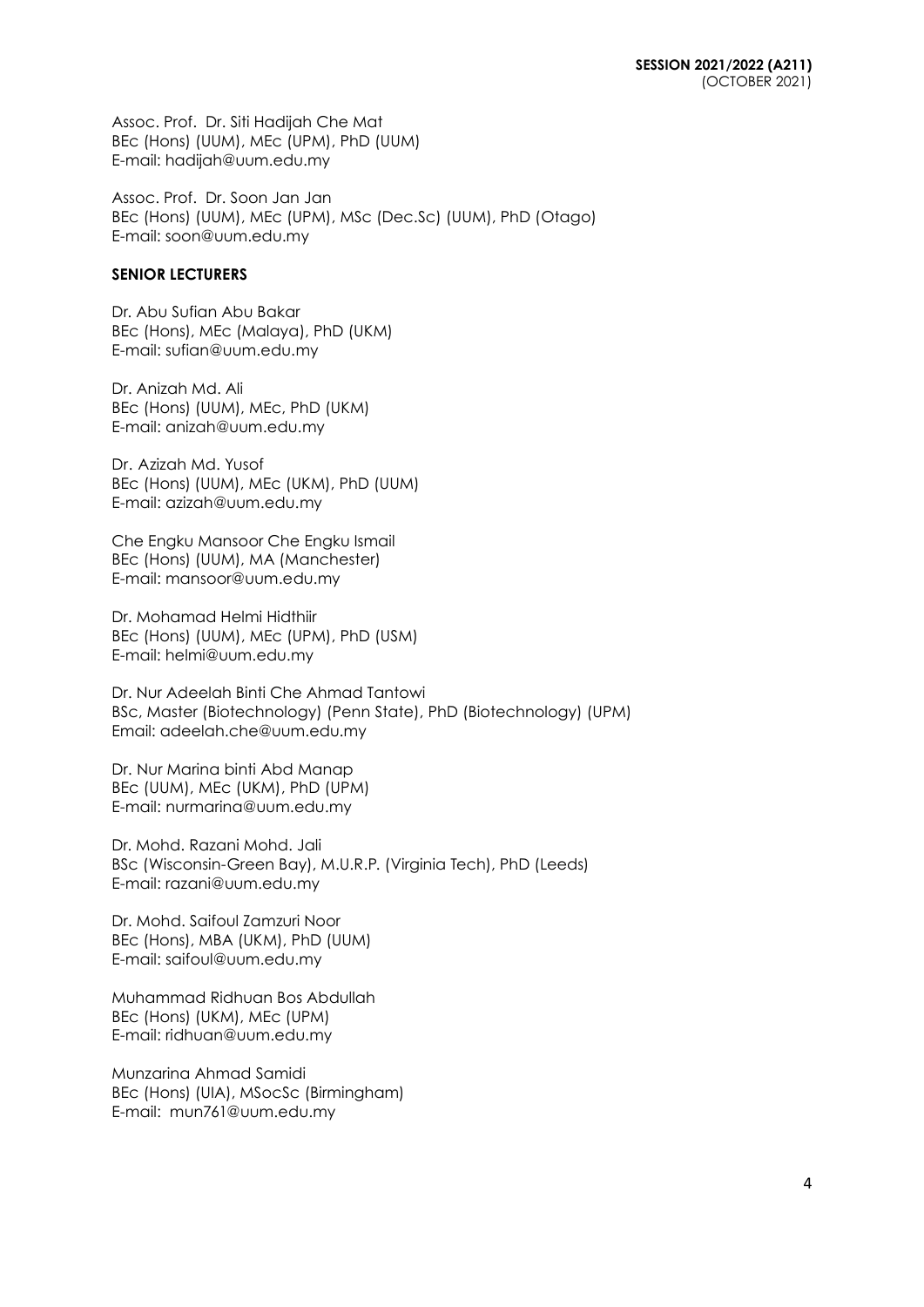Dr. Normizan Bakar BEc (Hons), MEc (Kagoshima), PhD (Waseda) E-mail: [normizan@uum.edu.my](mailto:normizan@uum.edu.my)

Dr. Norzita Jamil BEc (Hons) (UUM), MEc (UPM) E-mail: [norzita@uum.edu.my](mailto:norzita@uum.edu.my)

Rizaudin Sahlan BEc (Hons), MEc (UKM) E-mail: [rizaudin@uum.edu.my](mailto:rizaudin@uum.edu.my)

Dr. Rozana Samah BSc Agribus. Mgmt (UUM), MSc Aqua (UMT), PhD (UUM) E-mail: rozana.samah@uum.edu.my

Dr. Ruhaida Saidon BEc (Hons) (UUM), MEc (UUM), PhD (UPM) Email: ruhaida@uum.edu.my

Dr. Shamsul Bahrain Rawi BSc (San Jose State, California), MSc (York), PhD (Newcastle) E-mail: [shamsul@uum.edu.my](mailto:shamsul@uum.edu.my)

Dr. Tan Bee Wah B.Soc. Sc. (Hons) (USM), M. Soc. Sc. (Economics) (USM), Ph.D. (Economics) (USM) E-mail: tan.bee.wah@uum.edu.my

Dr. Wan Roshidah Fadzim BEc (Hons) (UUM), MEc (UPM), PhD (UUM) E-mail: [wanroshidah@uum.edu.my](mailto:wanroshidah@uum.edu.my)

Dr. Zalina Zainal BEc (Hons) (UUM), MEc, PhD (UKM) E-mail: [z.zainal@uum.edu.my](mailto:z.zainal@uum.edu.my)

## **LECTURERS**

Amizam Arzemi BEc (Hons) (UUM), MA (Manchester) E-mail: [amiz1112@uum.edu.my](mailto:amiz1112@uum.edu.my)

Asnida Shahidan BEc (Hons) (UUM), MEc (Malaya) E-mail: [asnida@uum.edu.my](mailto:asnida@uum.edu.my)

Aznita Samsi BEc (Hons) (UUM), MEc (UPM) E-mail: [aznita@uum.edu.my](mailto:aznita@uum.edu.my)

Fikriyah Abdullah DBS, BBA (Finance)(UiTM), MSc (Finance)(UPM) E-mel: [fikriyah@uum.edu.my](mailto:fikriyah@uum.edu.my)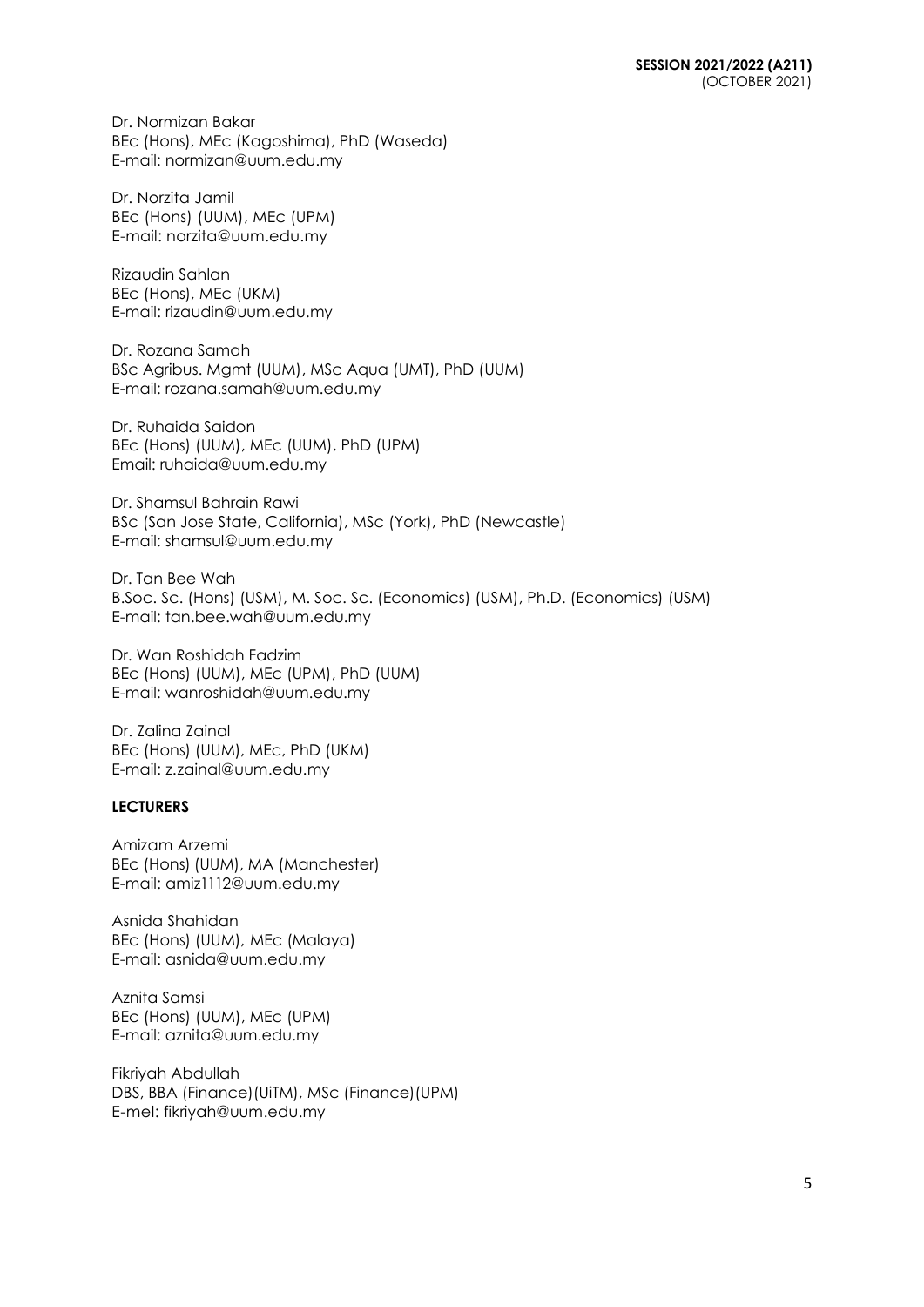Fuad Mohamed Berawi BEc (Hons), MEc (UKM) E-mail: [fuad@uum.edu.my](mailto:fuad@uum.edu.my)

Khairul Anuar Adnan DBS (UiTM), BBA (Banking)(Hons), MBA (UUM) E-mail: khairul71@uum.edu.my

Mahadi Naina Mohamed, P.K.T. BEc (Hons) (UUM), MA (East Anglia) E-mail: [mahadi@uum.edu.my](mailto:mahadi@uum.edu.my)

Mohd. Fahmi Mohd Yusof BSc (Warwick), MBA (UiTM) E-mail: [fahmi@uum.edu.my](mailto:fahmi@uum.edu.my)

Mohd. Faisol Md. Salleh BA (Hons), MA (Concordia) E-mail: [fais908@uum.edu.my](mailto:fais908@uum.edu.my)

Noor Sa'adah Sabudin B.Syariah (Malaya), MSc (UiTM) E-mail: [saadah@uum.edu.my](mailto:saadah@uum.edu.my)

Nor Fadzlin Mohammad Bahar BEc (Hons), MEc (UKM) E-mail: [norfadzlin@uum.edu.my](mailto:norfadzlin@uum.edu.my)

Norzilah Hj. Aziz BEc (Hons) (UKM), MSc (Central Michigan) E-mail: [zilah834@uum.edu.my](mailto:zilah834@uum.edu.my)

Rusmani Musa BEc (Hons), MEc (UKM) E-mail: [rusmani@uum.edu.my](mailto:rusmani@uum.edu.my)

Siti Norliza Jumali BEc (Hons) (UUM), MEc (UPM) E-mail: [jsliza@uum.edu.my](mailto:jsliza@uum.edu.my)

Wan Zahrah Wan Din BA (Hons) (Laurentian), MA (Concordia) E-mail: [zahrah@uum.edu.my](mailto:zahrah@uum.edu.my)

Zalila Othman BA (Michigan), MA (Essex) E-mail: [zalila@uum.edu.my](mailto:zalila@uum.edu.my)

Zalina Mohd. Mohaideen Dip.Ed (Malaya), BEc (Hons) (Malaya), MEc (UKM) E-mail: [zalina@uum.edu.my](mailto:zalina@uum.edu.my)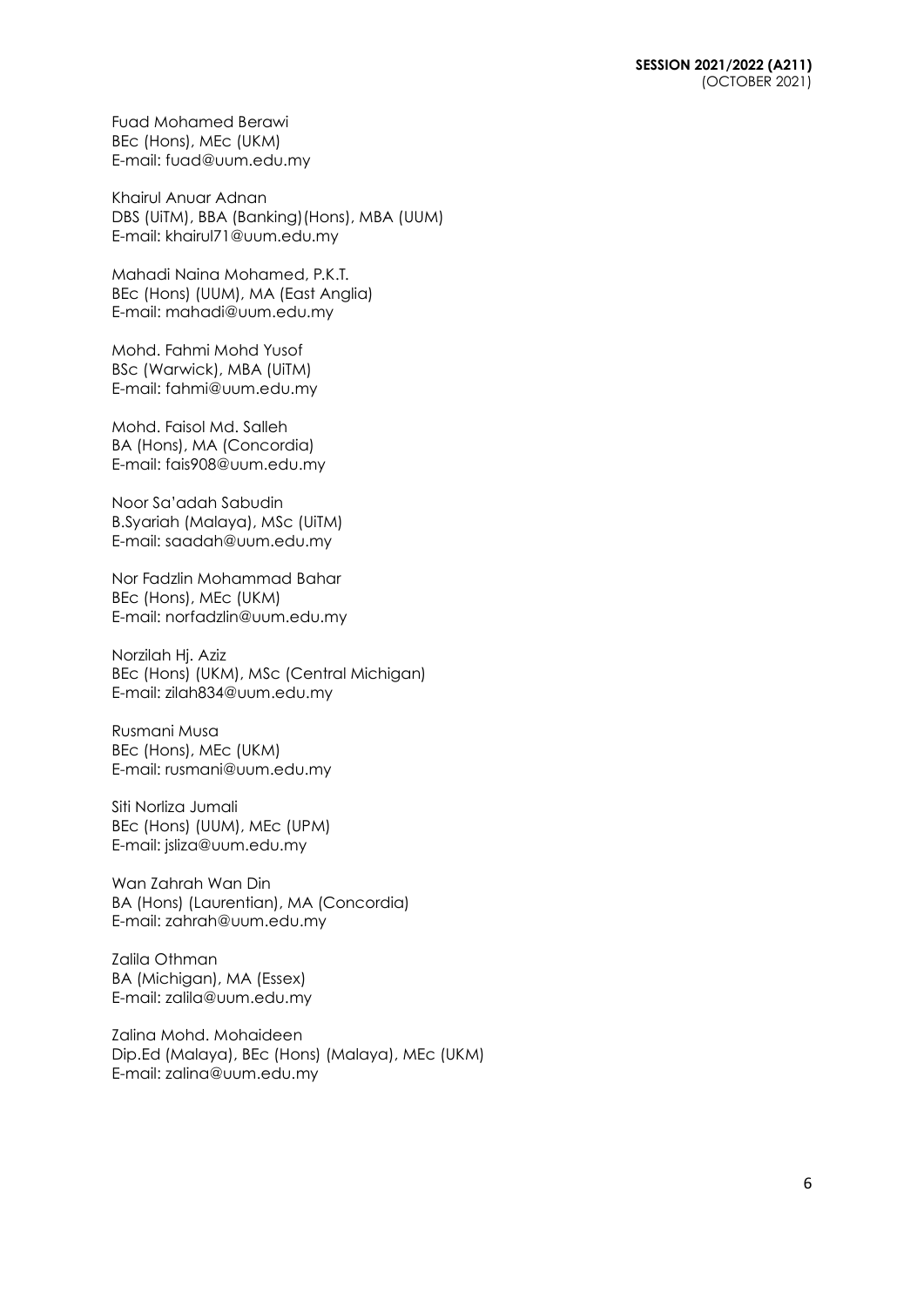## **BACHELOR OF SCIENCE AGRIBUSINESS MANAGEMENT WITH HONOURS [BSc. Agribus. Mgmt (Hons)]**

The Bachelor of Science Agribusiness Management with Honours consists of the following **FIVE (5)** components:

| <b>COMPONENT</b>                  | <b>CREDIT HOURS</b> |
|-----------------------------------|---------------------|
| A. UNIVERSITY CORE COURSES        | l 6                 |
| <b>ENGLISH CORE COURSES</b><br>Β. |                     |
| C. PROGRAMME CORE COURSES         | 95                  |
| D. LANGUAGE COMPONENT             |                     |
| E. FREE ELECTIVE                  |                     |
| <b>TOTAL CREDIT HOURS</b>         | 132                 |

To be awarded a Bachelor of Science Agribusiness Management with Honours, a student is required **to take and pass a minimum of 132 credit hours** which include courses in the programme structure as shown below:

## **A. UNIVERSITY CORE (16 CREDIT HOURS)**

i. Malaysian Students

| <b>CODE</b>            | <b>COURSE</b>                    | <b>CREDIT HOURS</b> |
|------------------------|----------------------------------|---------------------|
| MPU1043                | Falsafah dan Isu Semasa          |                     |
| MPU1013                | Penghayatan Etika dan Peradaban  |                     |
| <b>SADN1033</b>        | Malaysian Nationhood Studies     |                     |
| <b>BPME1013</b>        | Introduction to Entrepreneurship |                     |
| <i><b>VXXXXXXX</b></i> | Co-Curriculum                    |                     |
|                        | TOTAL                            |                     |

ii. International Students

| <b>CODE</b>     | <b>COURSE</b>                    | <b>CREDIT HOURS</b> |
|-----------------|----------------------------------|---------------------|
| MPU1043         | Falsafah dan Isu Semasa          |                     |
| OR              | OR                               |                     |
| MPU1013         | Penghayatan Etika dan Peradaban  |                     |
| SBLF1093        | Malay as Foreign Language 1      |                     |
| <b>SADN1033</b> | Malaysian Nationhood Studies     | 3                   |
| <b>BPME1013</b> | Introduction to Entrepreneurship |                     |
| <b>VXXXXXXX</b> | Co-Curriculum                    |                     |
|                 | <b>TOTAL</b>                     |                     |

1. Choose any **ONE (1)** of the Co-Curriculum courses. Students are subjected to conditions determined by the respective courses.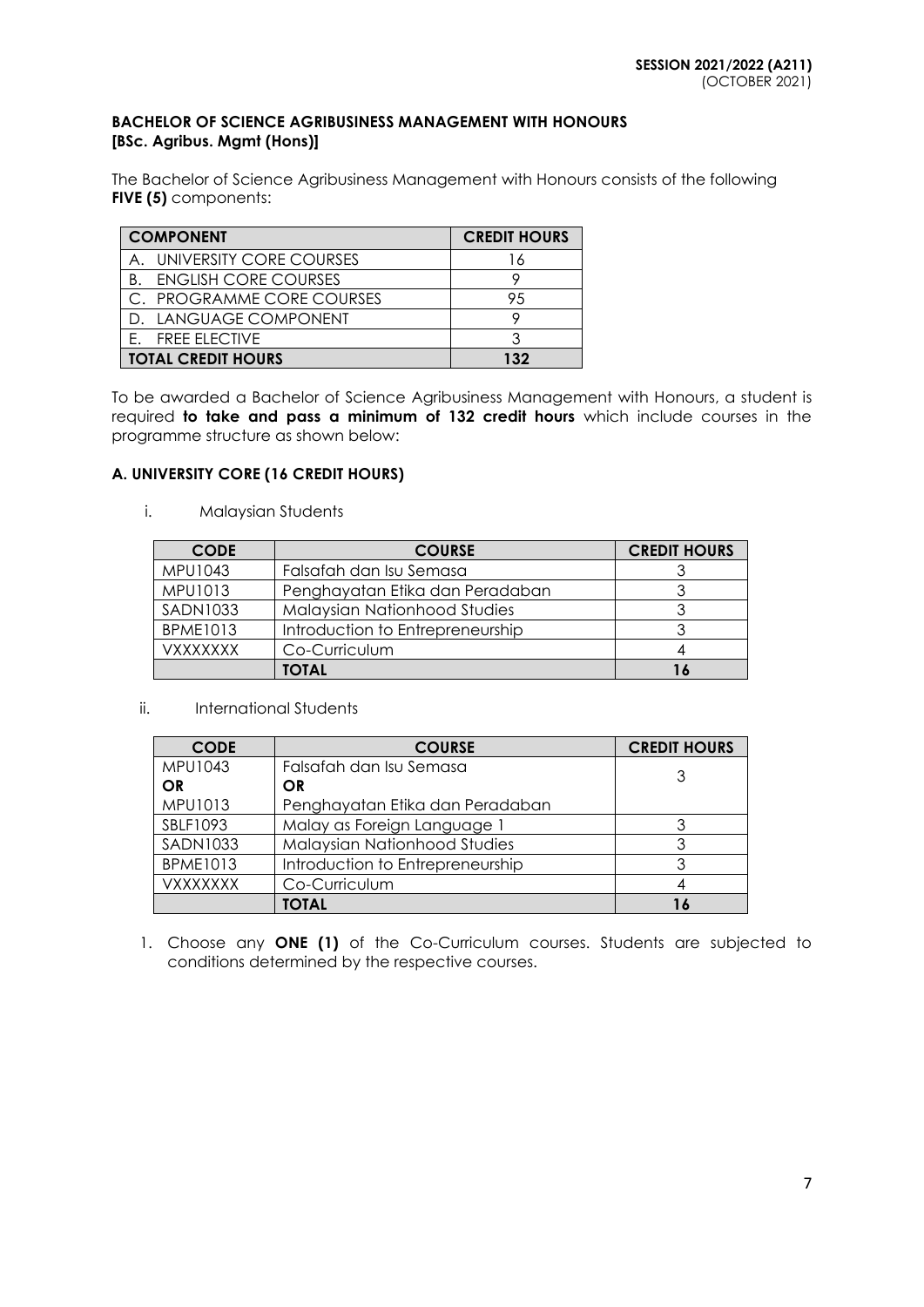## **B. ENGLISH CORE COURSES (9 CREDIT HOURS)**

A student is required to take English core courses according to the MUET result taken during the application process.

## **NUMBER OF CREDIT HOURS FOR UNDERGRADUATE ENGLISH LANGUAGE COURSES (EFFECTIVE A201 – OCTOBER 2020)**

| <b>MUET</b>   | <b>IELTS</b> | <b>TOEFL</b><br>[ iBT ] | <b>PTE</b><br><b>ACADEMIC</b> | <b>CEFR</b><br><b>LEVEL</b> | <b>COURSES</b>                                                                                                                                                | <b>TOTAL CREDIT</b><br><b>HOURS</b>                                                                                    |
|---------------|--------------|-------------------------|-------------------------------|-----------------------------|---------------------------------------------------------------------------------------------------------------------------------------------------------------|------------------------------------------------------------------------------------------------------------------------|
| <b>BAND1</b>  | < 4.0        | $0 - 31$                | $0 - 29$                      | A2                          | Foundation English +<br>3 Core Courses [EPI,<br>EPII, EPIII]                                                                                                  | $12 \overline{ }$<br>credit<br>hours<br>*Foundation English<br>is credit bearing but<br>not<br>included<br>in<br>CGPA. |
| <b>BAND2</b>  | $4.0 - 5.0$  | $32 - 45$               | $30 - 41$                     | <b>B1</b>                   | 3<br>Core<br>Courses<br>[EPI, EPII, EPIII]                                                                                                                    | 9 credit hours                                                                                                         |
| <b>BAND 3</b> | 5.5          | $46 - 59$               | 42 - 49                       | <b>B2</b>                   | 2<br>Core<br>Courses<br>[EPII, EPIII] + 1 ESP                                                                                                                 | 9 credit hours                                                                                                         |
| <b>BAND4</b>  | $6.0 - 6.5$  | $60 - 93$               | $50 - 64$                     | <b>B2</b>                   | Core<br>Course<br>$[EPIII] + 2 ESP$                                                                                                                           | 9 credit hours                                                                                                         |
| <b>BAND 5</b> | $7.0 - 8.0$  | 94 - 114                | $65 - 82$                     | C1                          | <b>EXEMPTED FROM ANY</b><br>ENGLISH LANGUAGE<br><b>COURSES</b><br>*except<br>for language courses<br>that are listed as<br>programme<br>core<br>course        |                                                                                                                        |
| <b>BAND 6</b> | $8.5 - 9.0$  | $115 - 120$             | $83 - 80$                     | C <sub>2</sub>              | <b>EXEMPTED FROM ANY</b><br><b>ENGLISH LANGUAGE</b><br><b>COURSES</b><br>*except<br>for language courses<br>that are listed as<br>programme<br>core<br>course |                                                                                                                        |

**STUDENTS WITH MUET BAND 5, BAND 6 AND FROM ENGLISH SPEAKING COUNTRIES ARE EXEMPTED FORM ANY ENGLISH LANGUAGE CORSES, EXCEPT FOR ENGLISH LANGUAGE COURSES THAT ARE LISTED AS PROGRAMME CORE COURSES. HOWEVER, THEY ARE ALLOWED TO REGISTED FOR ANY COURSES AS A FREE ELECTIVE.**

**LIST OF COURSES**

| <b>PRE-REQUISITE/</b>       | UNIVERSITY CORE COURSES                                                                                                    | <b>ENGLISH FOR SPECIFIC PURPOSES</b>                                                                                                                                                                  |
|-----------------------------|----------------------------------------------------------------------------------------------------------------------------|-------------------------------------------------------------------------------------------------------------------------------------------------------------------------------------------------------|
| <b>CONDITIONAL COURSES</b>  |                                                                                                                            | <b>COURSES [ESP]</b>                                                                                                                                                                                  |
|                             |                                                                                                                            |                                                                                                                                                                                                       |
| SBLE1073 Foundation English | SBLE1063 English Proficiency I [EPI]<br>SBLE2113 English Proficiency II [EPII]<br>SBLE3123 English Proficiency III [EPIII] | SBLE3113 English for Small Group<br>Communication<br>SBLE3143 Report Writing<br>SBLE3153 Hospitality English<br>SBLE3163 Public Speaking Skills<br>SBLE3173 English for Professional<br>Communication |

#### *References:*

MUET to IELTS – correlational study (2020) MEC PTE Academic to IELTS – Pearson Education website (2020) recognised by British Council TOEFL IBT scores to IELTS – [www.ets.org](http://www.ets.org/) linking study (2010) IELTS to CEFR – Cambridge English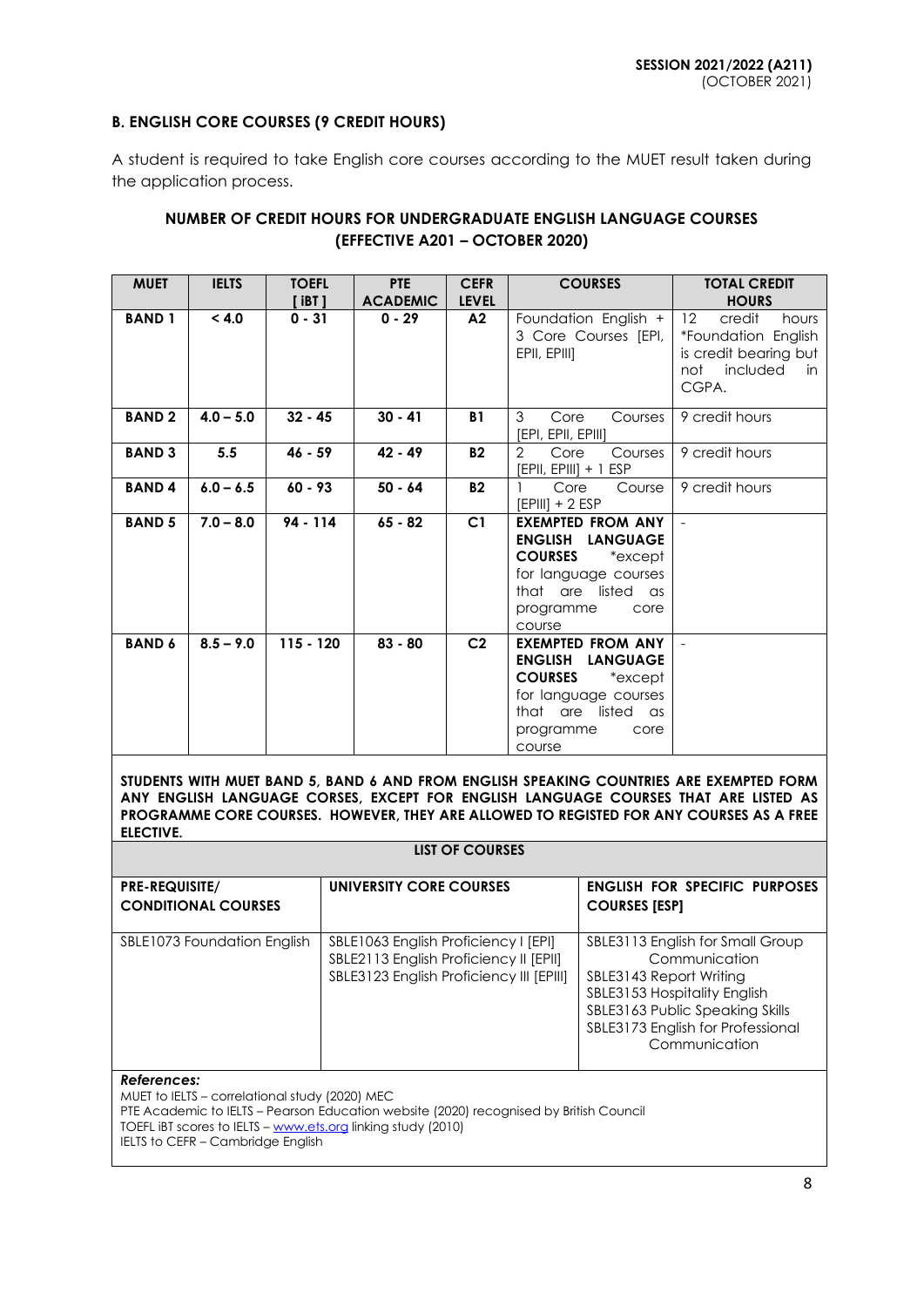# **C. PROGRAMME CORE COURSES (95 CREDIT HOURS)**

| <b>CODE</b>     | <b>COURSE</b>               | <b>CREDIT</b><br><b>HOURS</b> | <b>PREREQUISITE</b>                     |
|-----------------|-----------------------------|-------------------------------|-----------------------------------------|
| <b>BECA1013</b> | Biology                     | 3                             | <b>NONE</b>                             |
| <b>BECA1023</b> | Chemistry                   | $\mathfrak 3$                 | <b>NONE</b>                             |
| <b>BECA2013</b> | Animal Husbandry            | 3                             | BECA1013 Biology                        |
|                 |                             |                               | <b>AND</b>                              |
|                 |                             |                               | <b>BECA1023 Chemistry</b>               |
| <b>BECA2023</b> | Food Science                | 3                             | BECA1013 Biology                        |
|                 |                             |                               | <b>AND</b>                              |
|                 |                             |                               | <b>BECA1023 Chemistry</b>               |
| <b>BECA2033</b> | Soil Science                | 3                             | BECA1013 Biology                        |
|                 |                             |                               | <b>AND</b>                              |
|                 |                             |                               | <b>BECA1023 Chemistry</b>               |
| <b>BECA2043</b> | Agronomy                    | 3                             | BECA1013 Biology                        |
|                 |                             |                               | <b>AND</b>                              |
|                 |                             |                               | <b>BECA1023 Chemistry</b>               |
| <b>BECA2053</b> | Aquaculture Management      | 3                             | BECA1013 Biology                        |
|                 |                             |                               | <b>AND</b><br><b>BECA1023 Chemistry</b> |
| <b>BPMN1013</b> | Principles of Management    | 3                             | <b>NONE</b>                             |
| <b>BKAN1013</b> | <b>Basic Accounting</b>     | $\mathfrak 3$                 | <b>NONE</b>                             |
| <b>BWFF1013</b> | <b>Basic Finance</b>        | $\overline{3}$                | <b>NONE</b>                             |
|                 |                             |                               |                                         |
| <b>BPMN3023</b> | Strategic Management        | 3                             | Have taken and passed 100               |
|                 |                             |                               | credit hours                            |
| <b>BJMP2033</b> | Operation and Production    | 3                             | SQQS1013 Elementary                     |
|                 | Management                  |                               | Statistics                              |
|                 |                             |                               | <b>AND</b>                              |
|                 |                             |                               | SQQM1023 Managerial                     |
|                 |                             |                               | Mathematics                             |
| <b>BJMP3073</b> | Purchasing and Supply Chain | 3                             | <b>BJMP2033</b>                         |
|                 | Management                  |                               | Operation and Production                |
|                 |                             |                               | Management                              |
| BEEB1013        | Principles of Economics     | 3                             | <b>NONE</b>                             |
|                 |                             |                               |                                         |
| BEEB2013        | Microeconomics              | 3                             | BEEB1013<br>Principles of Economics     |
| BEEB2023        | Macroeconomics              | 3                             | BEEB1013                                |
|                 |                             |                               | Principles of Economics                 |
| <b>GLUL3223</b> | Agribusiness Law            | $\ensuremath{\mathsf{3}}$     | <b>NONE</b>                             |
| <b>BEEA3113</b> | Agricultural Production     | 3                             | <b>BEEB2013 Microeconomics</b>          |
|                 | Economics                   |                               | <b>AND</b>                              |
|                 |                             |                               | <b>BEEB2023 Macroeconomics</b>          |
| <b>BEEA3033</b> | Agribusiness Finance        | 3                             | <b>BEEB2013 Microeconomics</b>          |
|                 |                             |                               | <b>AND</b>                              |
|                 |                             |                               | <b>BEEB2023 Macroeconomics</b>          |
| <b>BEEA3123</b> | Agribusiness Management     | 3                             | <b>BEEB2013 Microeconomics</b>          |
|                 |                             |                               | <b>AND</b>                              |
|                 |                             |                               | <b>BEEB2023 Macroeconomics</b>          |
| <b>BEEA3133</b> | Agricutural Development     | 3                             | <b>BEEB2013 Microeconomics</b>          |
|                 | Economics                   |                               | <b>AND</b>                              |
|                 |                             |                               | <b>BEEB2023 Macroeconomics</b>          |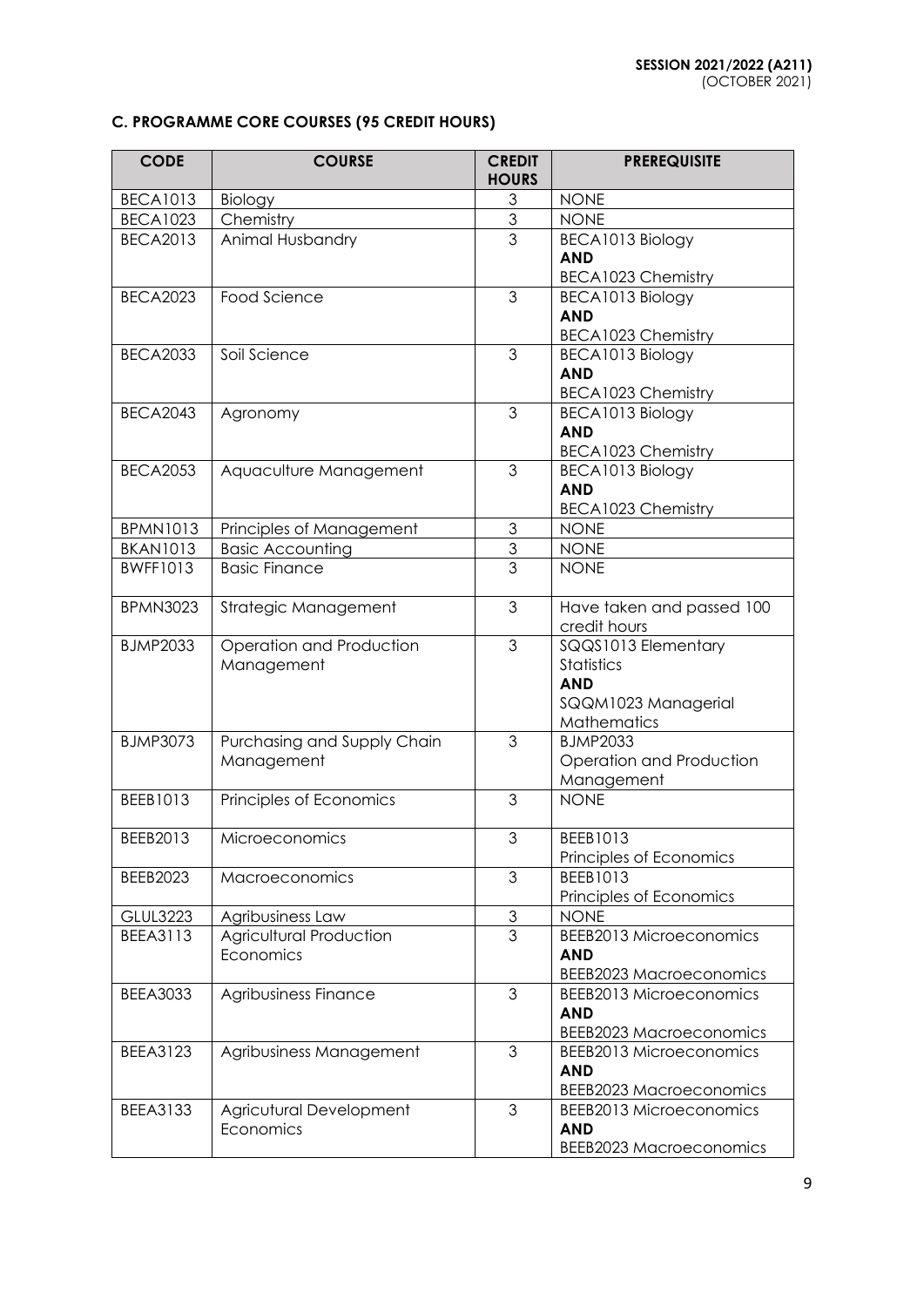(OCTOBER 2021)

| <b>BEEA3153</b> | Agricultural Marketing                    | 3 | <b>BEEB2013 Microeconomics</b><br><b>AND</b><br>BEEB2023 Macroeconomics |
|-----------------|-------------------------------------------|---|-------------------------------------------------------------------------|
| BEEA3163        | International Agricultural Trade          | 3 | BEEB2013 Microeconomics<br><b>AND</b><br>BEEB2023 Macroeconomics        |
| <b>BPMN3123</b> | <b>Management Ethics</b>                  | 3 | Have Taken and Passed 70<br><b>Credit Hours</b>                         |
| SQQM1023        | <b>Managerial Mathematics</b>             | 3 | <b>NONE</b>                                                             |
| SQQS1013        | <b>Elementary Statistics</b>              | 3 | <b>NONE</b>                                                             |
| <b>BEER3043</b> | Research Methods                          | 3 | BEEB2013 Microeconomics<br><b>AND</b><br>BEEB2023 Macroeconomics        |
| SBLE3143        | Report Writing                            | 3 | SBLE3123 English Proficiency III                                        |
| SBLE3173        | English for Professional<br>Communication | 3 | SBLE3123 English Proficiency III                                        |
| <b>BEEX4908</b> | Practicum                                 | 8 | Have taken and passed all<br>courses under the<br>programme core        |

# **D. LANGUAGE COMPONENT (9 CREDIT HOURS)**

Student must complete the first until the third stage of any language course taken.

| <b>CODE</b> | <b>COURSE</b>                            | <b>CREDIT</b><br><b>HOURS</b> | <b>PREREQUISITE</b>                                    |
|-------------|------------------------------------------|-------------------------------|--------------------------------------------------------|
| SBLF1053    | Mandarin Language I / Foreign Language   | 3                             | <b>NONE</b>                                            |
| SBLF2053    | Mandarin Language II / Foreign Language  | 3                             | SBLF1053 Mandarin<br>Language I / Foreign<br>Language  |
| SBLF3053    | Mandarin Language III / Foreign Language | 3                             | SBLF2053 Mandarin<br>Language II / Foreign<br>Language |

Chinese students can choose any foreign language course **EXCEPT** Mandarin.

Any students from Chinese medium school can choose any of the foreign language courses **EXCEPT** Mandarin.

Students from Religious school are not allowed to take Arabic.

Students from Malaysia, Indonesia, Brunei, Singapore, and southern Thailand are not allowed to take Bahasa Melayu.

International students are allowed to choose any foreign language course EXCEPT their Native Language.

Students need to complete the first stage to the third stage of any language course chosen.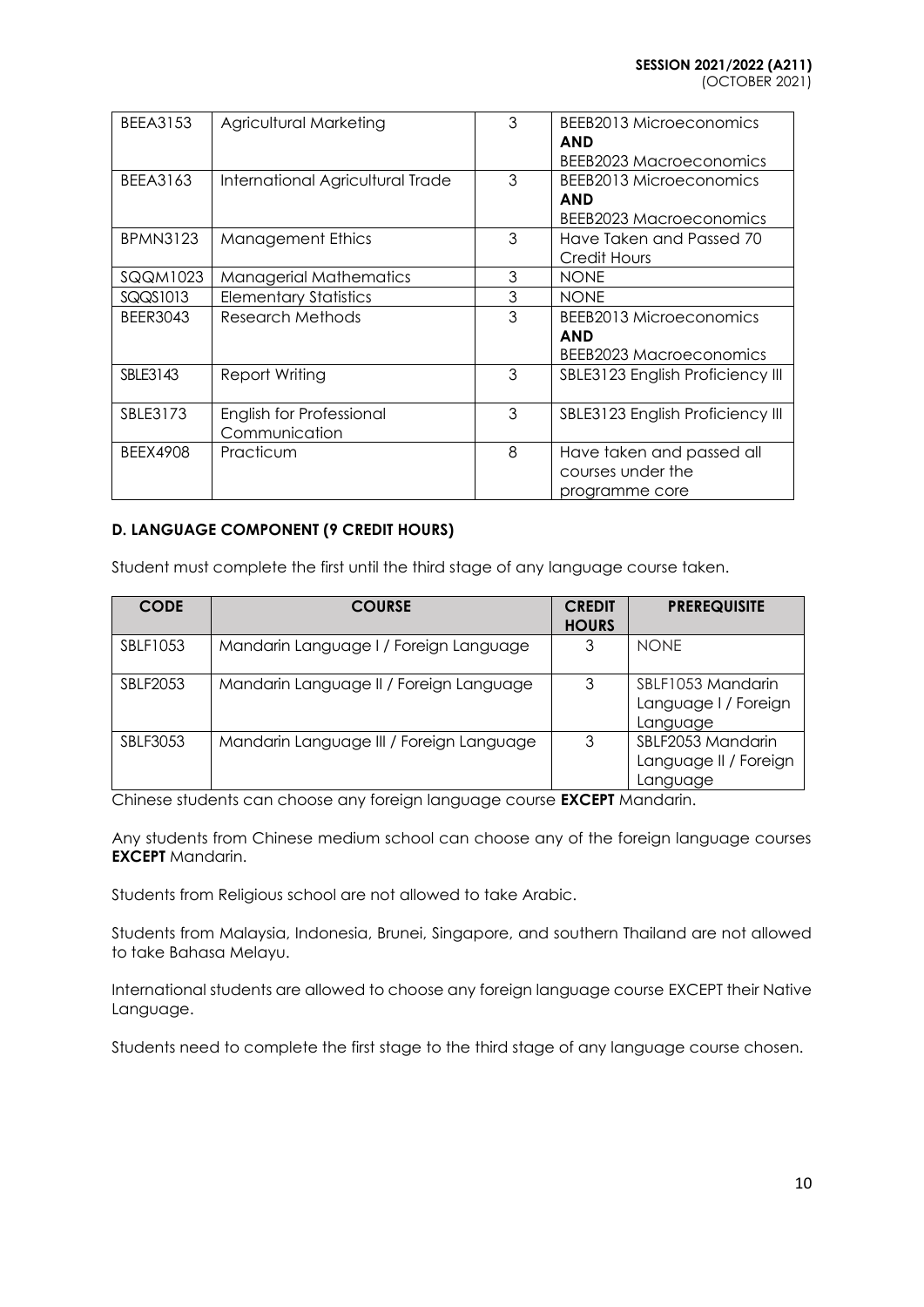## **E. FREE ELECTIVE (3 CREDIT HOURS)**

Students can choose **ONE (1)** course offered by another programme at the same School or courses offered by other Schools considering the following:

- i. Must meet the prerequisite of the courses if such courses require prerequisites.
- iii. Equivalent courses cannot be considered as free elective courses.

## **PROGRAMME SUGGESTED COURSES BY SEMESTER FOR BACHELOR OF SCIENCE AGRIBUSINESS MANAGEMENT WITH HONOURS [BSc. Agribus. Mgmt. (Hons)]**

| Code                        | 1st Semester                                     | <b>Credit</b><br><b>Hours</b> | Code                               | 2nd Semester                                          | <b>Credit</b><br><b>Hours</b> |
|-----------------------------|--------------------------------------------------|-------------------------------|------------------------------------|-------------------------------------------------------|-------------------------------|
| <b>BPMN1013</b>             | Principles of<br>Management                      | 3                             | MPU1043<br>SBLEXXXX                | Falsafah dan Isu Semasa<br><b>English Core Course</b> | 3<br>3                        |
| SBLEXXXX                    | <b>English Core Course</b>                       | 3                             | <b>SQQM1023</b>                    | Managerial                                            | 3                             |
| <b>SADN1033</b>             | Malaysian Nationhood<br><b>Studies</b>           | 3                             | BEEB2013                           | <b>Mathematics</b><br>Microeconomics                  | $\ensuremath{\mathsf{3}}$     |
| BEEB1013                    | Principles of Economics                          | 3                             | <b>BECA1023</b>                    | Chemistry                                             | $\overline{3}$<br>3           |
| <b>BECA1013</b><br>SQQS1013 | Biology<br><b>Elementary Statistics</b>          | 3<br>3                        | <b>VXXXXXXX</b>                    | Language Component I<br>Co-Curriculum II              |                               |
| VXXXXXXX                    | Co-Curriculum I                                  | $\mathbf{1}$                  |                                    |                                                       |                               |
| <b>Total</b>                |                                                  | 19                            | Total                              |                                                       | $\overline{19}$               |
| Code                        | 3rd Semester                                     | <b>Credit</b><br><b>Hours</b> | Code                               | <b>4th Semester</b>                                   | <b>Credit</b><br><b>Hours</b> |
| SBLEXXXX<br><b>BEEB2023</b> | <b>English Core Course</b><br>Macroeconomics     | 3<br>3                        | <b>BWFF1013</b>                    | <b>Basic Finance</b><br>Language Component III        | 3<br>3                        |
|                             | Language Component II                            | 3                             | <b>BECA2013</b>                    | Animal Husbandary                                     | 3                             |
| <b>BECA2023</b>             | Food Science                                     | 3<br>3                        | <b>BECA2033</b>                    | Soil Science                                          | $\mathfrak{S}$                |
| <b>BECA2053</b>             | Aquaculture<br>Management                        |                               | <b>BEEA3153</b><br><b>BEEA3133</b> | Agricultural Marketing<br>Agricultural                | 3<br>3                        |
| MPU1013                     | Penghayatan Etika dan                            | 3                             |                                    | <b>Development Economics</b>                          |                               |
| <b>VXXXXXXX</b>             | Peradaban<br>Co-Curriculum III                   | $\mathbf{1}$                  | VXXXXXXX                           | Co-Curriculum IV                                      | 1                             |
| <b>Total</b>                |                                                  | 19                            | <b>Total</b>                       |                                                       | 19                            |
| Code                        | 5th Semester                                     | <b>Credit</b><br><b>Hours</b> | Code                               | 6th Semester                                          | <b>Credit</b><br><b>Hours</b> |
| <b>BKAN1013</b><br>SBLE3143 | <b>Basic Accounting</b><br><b>Report Writing</b> | 3<br>3                        | SBLE3173                           | English for Professional<br>Communication             | 3                             |
| <b>BJMP2033</b>             | Operation and                                    | 3                             | <b>GLUL3223</b>                    | Agribusiness Law                                      | $\ensuremath{\mathsf{3}}$     |
|                             | Production Management                            |                               | <b>BEEA3033</b>                    | Agribusiness Finance                                  | 3                             |
| <b>BEEA3123</b>             | Agribusiness<br>Management                       | 3                             | <b>BECA2043</b><br><b>BJMP3073</b> | Agronomy<br>Purchasing and Supply                     | $\overline{3}$<br>3           |
| <b>BEEA3113</b>             | Agricultural Production<br>Economics             | 3                             |                                    | Chain Management                                      |                               |
| <b>BPMN3123</b>             | <b>Management Ethics</b>                         | 3                             |                                    |                                                       |                               |
| <b>Total</b>                |                                                  | 18                            | <b>Total</b>                       |                                                       | 15                            |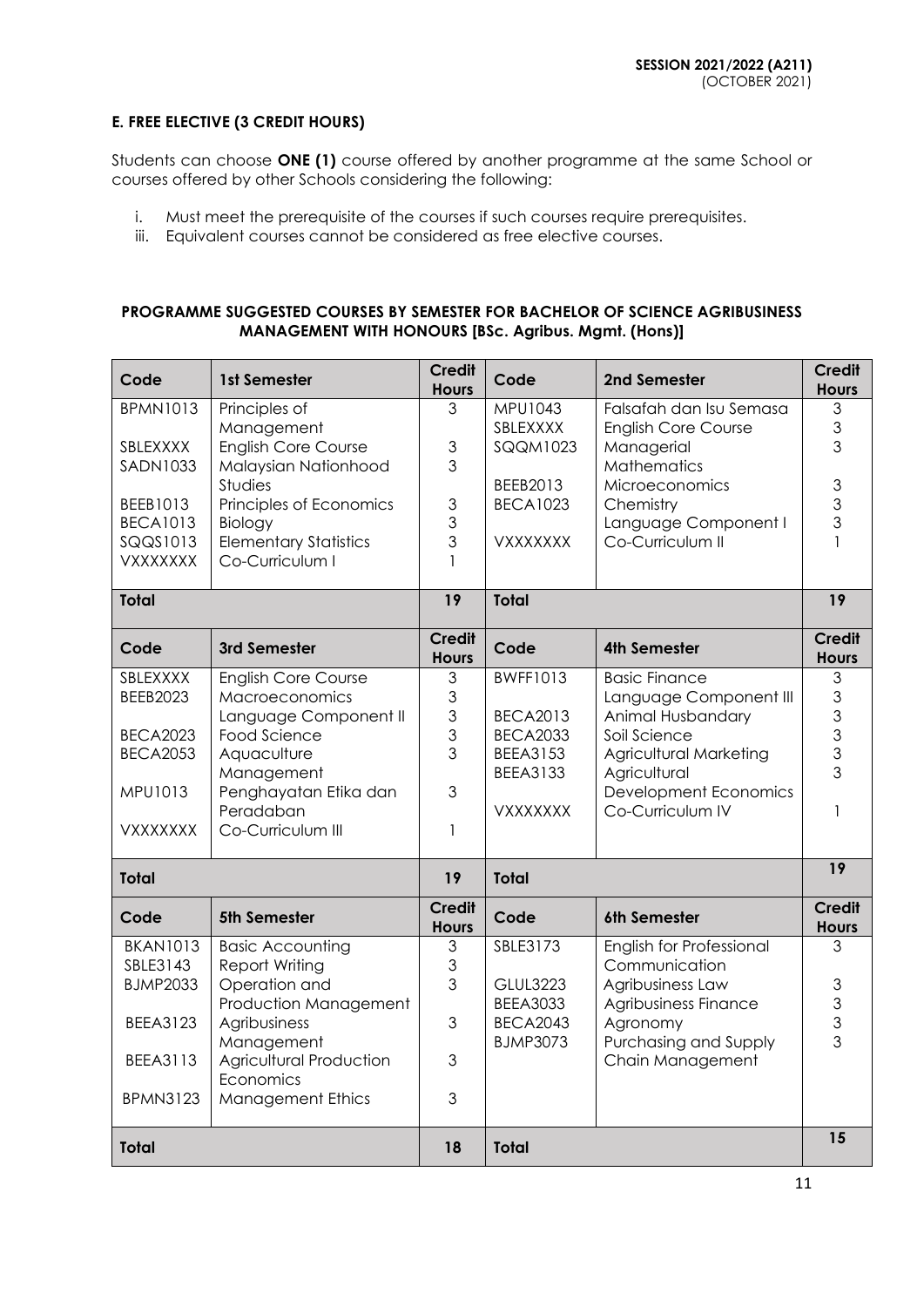# **SESSION 2021/2022 (A211)**

(OCTOBER 2021)

| Code            | <b>7th Semester</b>                 | <b>Credit</b><br><b>Hours</b> | Code         | <b>8th Semester</b> | <b>Credit</b><br><b>Hours</b> |
|-----------------|-------------------------------------|-------------------------------|--------------|---------------------|-------------------------------|
| <b>BPME1013</b> | Introduction to<br>Entrepreneurship | 3                             | BEEX4908     | Practicum           | 8                             |
| <b>BEER3043</b> | Research Methods                    | 3                             |              |                     |                               |
| <b>BEEA3163</b> | International Agricultural<br>Trade | 3                             |              |                     |                               |
| <b>BPMN3023</b> | Strategic Management                | 3                             |              |                     |                               |
|                 | Free Elective                       | 3                             |              |                     |                               |
| <b>Total</b>    |                                     | 15                            | <b>Total</b> |                     | 8                             |

**Total Overall Credit Hours: 132 credit hours**

# **COURSES OFFERED BY SEMESTER**

| <b>CODE</b>     | <b>COURSES</b>                    | SEM I                   | <b>SEM II</b>           |
|-----------------|-----------------------------------|-------------------------|-------------------------|
| <b>BECA1013</b> | Biology                           | Χ                       | X                       |
| <b>BECA1023</b> | Chemistry                         | X                       | Χ                       |
| <b>BECA2013</b> | Animal Husbandry                  |                         | X                       |
| <b>BECA2023</b> | Food Science                      | $\sf X$                 |                         |
| <b>BECA2033</b> | Soil Science                      | X                       | $\mathsf X$             |
| <b>BECA2043</b> | Agronomy                          |                         | X                       |
| <b>BECA2053</b> | Aquaculture Management            | Χ                       |                         |
| <b>BEEA3033</b> | Agribusiness Finance              | X                       | $\mathsf X$             |
| <b>BEEA3113</b> | <b>Agricultural Production</b>    | X                       | X                       |
|                 | Economics                         |                         |                         |
| <b>BEEA3123</b> | Agribusiness Management           | Χ                       | Χ                       |
| <b>BEEA3133</b> | Agricultural Development          | $\overline{\mathsf{X}}$ | $\overline{\mathsf{X}}$ |
|                 | Economics                         |                         |                         |
| <b>BEEA3153</b> | Agricultural Marketing            | X                       | Χ                       |
| BEEA3163        | <b>International Agricultural</b> | X                       | X                       |
|                 | Trade                             |                         |                         |
| BEEB1013        | Principles of Economics           | Χ                       | Χ                       |
| BEEB2013        | Microeconomics                    | X                       | $\sf X$                 |
| BEEB2023        | Macroeconomics                    | $\overline{\mathsf{X}}$ | Χ                       |
| <b>BEER3043</b> | <b>Research Methods</b>           | X                       | $\mathsf X$             |
| <b>BPMN1013</b> | Principles of Management          | X                       | Χ                       |
| <b>BKAL1013</b> | <b>Business Accounting</b>        | $\overline{\mathsf{X}}$ | X                       |
| <b>BWFF1013</b> | <b>Basic Finance</b>              | $\overline{\mathsf{X}}$ | X                       |
| <b>BPMN3023</b> | Strategic Management              | $\mathsf X$             | X                       |
| <b>BJMP2033</b> | Operation and Production          | X                       |                         |
|                 | Management                        |                         |                         |
| <b>BJMP3073</b> | Purchasing and Supply             |                         | Χ                       |
|                 | Chain Management                  |                         |                         |
| <b>GLUL3223</b> | Agribusiness Law                  |                         | $\times$                |
| <b>BEEX4908</b> | Practicum                         | X                       | X                       |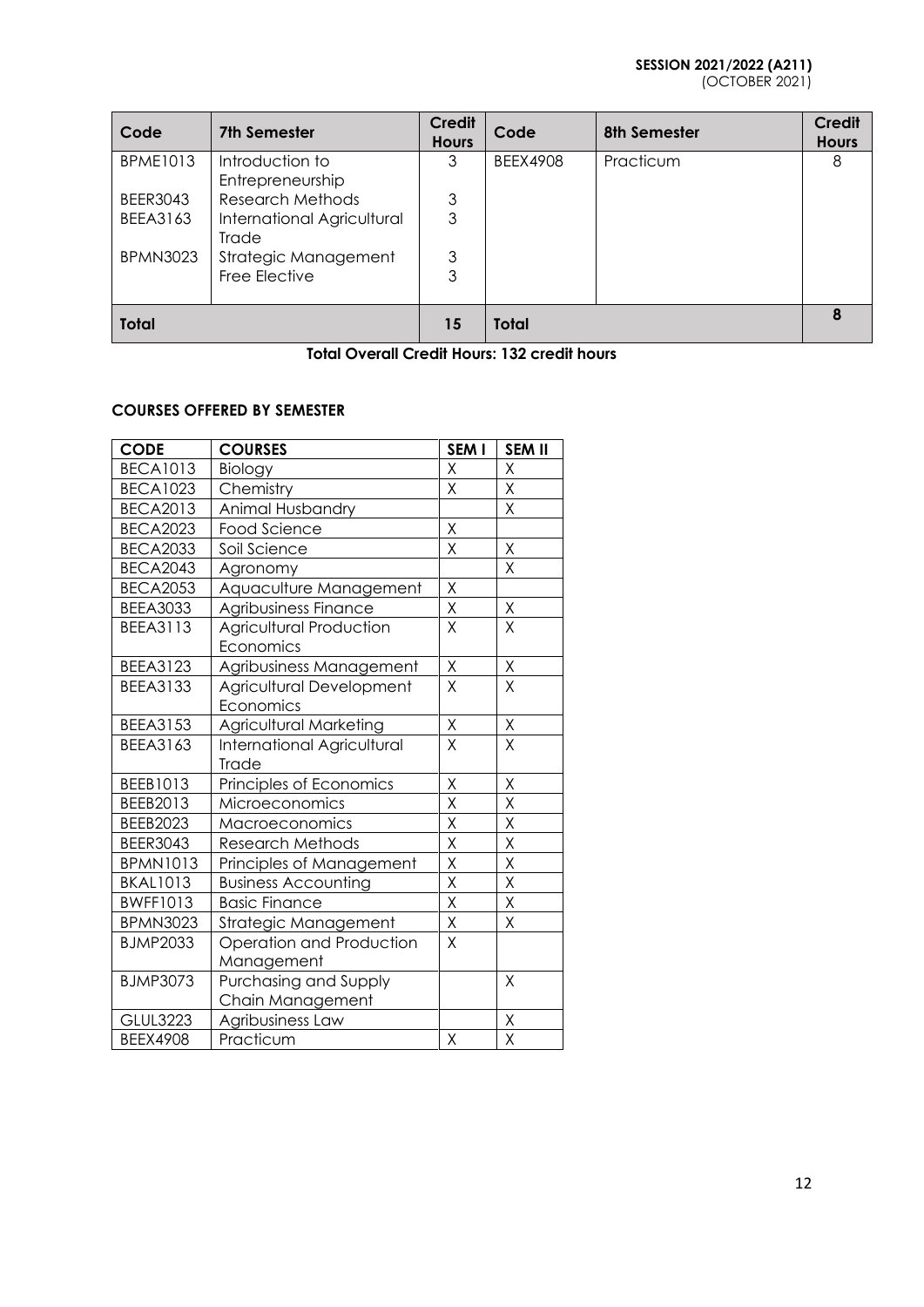#### **COURSE SYNOPSIS**

#### **BECA1013 BIOLOGY PRE-REQUISITE NONE**

This course covers the introduction to genetics, principles of segregation and independent organization, genetics population, the concept of genetic evolution and the process of species classification. The course also covers aspects of animal physiology and ecology. Principles of conservation and renewable natural resources, the role of parks, pollution, eutrophication and erosion are also discussed.

……………………………………………………………………………

#### **BECA1023 CHEMISTRY PRE-REQUISITE NONE**

This course covers the introduction of measurement, stoichiometry, reactions, theory of kinetic gases, thermochemical, atomic structure, electronic structure and the periodic table, chemical bonding, tedoks reaction, electrochemistry, acids and bases, chemical nuclear, organic chemicals, chemicals, inorganic, and biochemical.

……………………………………………………………………………

#### **BECA2013 ANIMAL HUSBANDRY**

## **PRE-REQUISITE BECA1013 BIOLOGY, BECA1023 CHEMISTRY**

This course provides an introduction to livestock production and management aspects, and its role in the agricultural sector. This course will also include an introduction to livestock species, diseases and advantages of the livestock. Management of livestock (cattle, sheep, buffalo, and deer) and non-ruminants (poultry, pigs) will be covered in general.

……………………………………………………………………………

## **BECA2023 FOOD SCIENCE**

## **PRE-REQUISITE BECA1013 BIOLOGY, BECA1023 CHEMISTRY**

This course discusses the fundamentals of food science. It covers the basics according functions in some selected commodities. This course will also discuss the methods of food processing, food operations, the effects of food processing, food safety, food storage, food product wrapping, food laws and rules, and food labels.

 $\mathcal{L}^{(n)}$ 

### **BECA2033 SOIL SCIENCE PRE-REQUISITE BECA1013 BIOLOGY, BECA1023 CHEMISTRY**

This course discusses the biological, physical and chemical aspects of soil such as access to land, resources and land development, soil fertility, fertilizers, soil organisms, soil sampling techniques and related tests.

……………………………………………………………………………

## **BECA2043 AGRONOMY**

## **PRE-REQUISITE BECA1013 BIOLOGY, BECA1023 CHEMISTRY**

Agronomy is the science and technology of using plants for food, fuel, feed, and fiber. Agronomy encompasses work in the areas of plant genetics, plant physiology, meteorology, and soil science. Agronomy is the application of a combination of sciences like biology, chemistry, ecology, earth science, and genetics. Agronomists today are involved with many issues including producing food, creating healthier food, managing environmental impact of agriculture, and creating energy from plants Agronomists often specialize in areas such as crop rotation, irrigation and drainage, plant breeding, soil and plant classification, soil fertility, weed control and pest control.

……………………………………………………………………………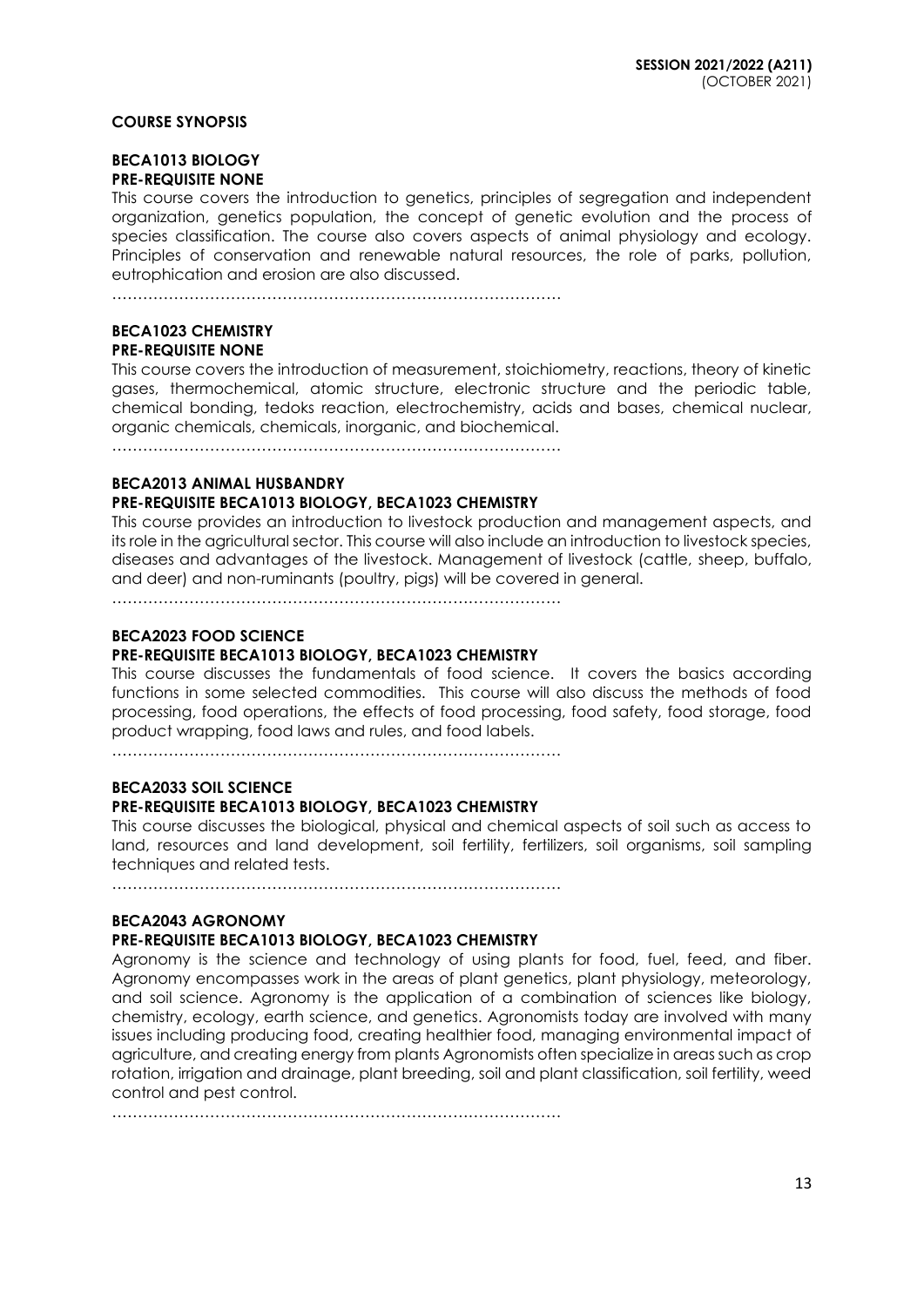#### **BECA2053 AQUACULTURE MANAGEMENT**

#### **PRE-REQUISITE BECA1013 BIOLOGY, BECA1023 CHEMISTRY**

This course introduces the history and development of aquaculture sector nationally and globally. It consists of the economics and management of aquaculture production. The aquaculture management include seed management, feed management, water management, health management, postharvest management and more. This course also covers the environmental and social issue in aquaculture production.

……………………………………………………………………………

## **BEEA3033 AGRIBUSINESS FINANCE**

#### **PRE-REQUISITE BEEB2013 MICROECONOMICS, BEEB2023 MACROECONOMICS**

This course discusses about financial issues such as how to get capital to run agribusiness activity, policies related agribusiness credit, evaluation of the lending criterias by financial institutions, credit analysis and preparation of paperwork for loan applications.

.........................................................................................................

#### **BEEA3113 AGRICULTURAL PRODUCTION ECONOMICS**

## **PRE-REQUISITE BEEB2013 MICROECONOMICS, BEEB2023 MACROECONOMICS**

This course provides an introduction to the economic aspects of agricultural production. The focus will be given on the relationship between inputs and outputs for the use of various variable inputs. This course also discusses important methods in selecting agricultural investment that are useful for a manager in making farm decisions. Empirical examples are used to combine theories with practices.

……………………………………………………………………………

#### **BEEA3123 AGRIBUSINESS MANAGEMENT**

#### **PRE-REQUISITE BEEB2013 MICROECONOMICS, BEEB2023 MACROECONOMICS**

This course covers the overall basic aspects of the management of agribusiness. It provides an exposure to the core and applications of agribusiness activities, beginning from the level of understanding farm management to produce agricultural output to the marketing aspects and agricultural economics in order to ensure students gain sufficient knowledge and basic expertise to be efficient and effective future agribusiness managers.

……………………………………………………………………………

# **BEEA3153 AGRICULTURAL MARKETING**

# **PRE-REQUISITE BEEB2013 MICROECONOMICS, BEEB2023 MACROECONOMICS**

This course discusses the marketing institutions and international trade as well as their roles in distributing the agricultural output to ultimate consumers. This course also discusses economic and non-economic factors that influence the market and agricultural trade.

…………………………………………………………………………….

# **BEEA3163 INTERNATIONAL AGRICULTURAL TRADE**

### **PRE-REQUISITE BEEB2013 MICROECONOMICS, BEEB2023 MACROECONOMICS**

This course discusses the basic concepts of international trade and its application in food and other agricultural products. The course begins with a discussion of the concept of international trade, the impact of government intervention in the international market of agricultural products, and current issues related to agricultural goods trading.

.........................................................................................................